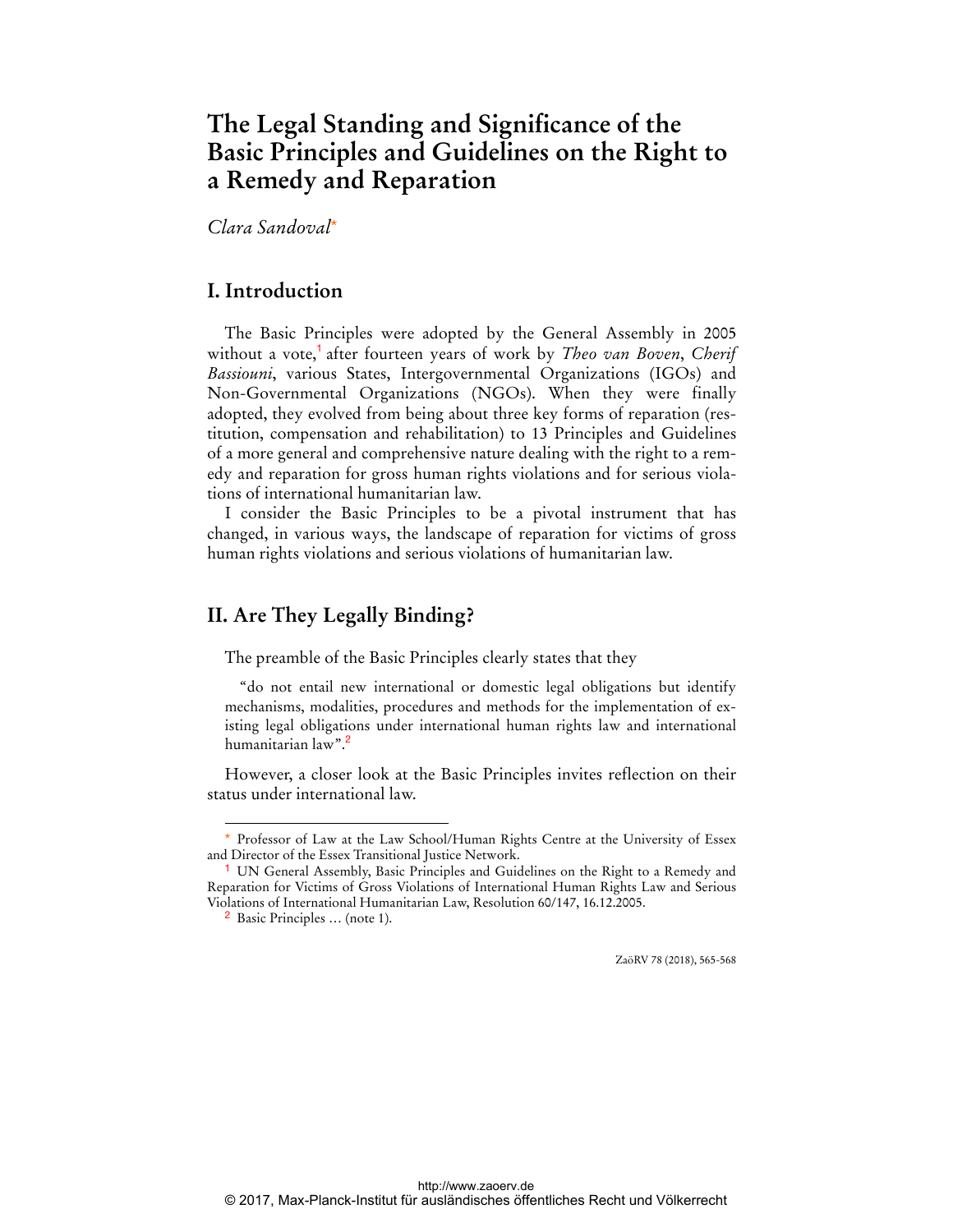#### 566 *Sandoval*

I would argue that any discussion about whether the Basic Principles reflect current international law should not take place in general terms. Various principles are included in the document, some of them developed with great detail, which would need to be studied, one by one, to arrive at a conclusion about their legal status. Further, it will also be necessary to consider whether the scope of certain standards drawn by the Basic Principles really matches their scope under international law. Therefore, two distinctive pieces of work are needed: one looking at the legal status of each principle and the other considering their scope. Discussion on these issues is far from settled and they constitute areas where academic work can shed light.

The Basic Principles also reflect an important consensus between relevant stakeholders including States. They began as the work carried out by two experts (*van Boven* and *Bassiouni*) with the input from civil society organisations. However, particularly during the last five years of negotiations, States' views became increasingly influential under the Chilean leadership. Even Germany, which contested the legal standing of the right to reparation, participated during the drafting process and made explicit its views. Furthermore, the point of departure for the drafting process was "existing international human rights norms on compensation and judgements by courts, decisions and views of international human rights organs and bodies".<sup>3</sup> The fact that States were involved in the drafting process could be indicative of the legal nature of some principles but also of emerging international law on reparation.

Equally, it can hardly be contested that some of the principles incorporated in the document are legally binding under international law. So is the case of the right to an effective remedy that is contained in all relevant international human rights treaties as well as the principle related to the recognition of different forms of reparation. Questions can be asked, for example, in relation to whether there is a right to reparation under humanitarian law, a field of law that has not evolved at the same pace as international human rights law despite all the pressing needs of those affected by or involved in armed conflict (including in non-international ones).

### **III. Why Are the Basic Principles Significant?**

The Basic Principles have made a significant contribution to the right to a remedy and reparation of victims of gross human rights violations and seri-

ZaöRV 78 (2018)

 $\ddot{ }$ 

<sup>3</sup> Sub-Commission on Prevention of Discrimination and Protection of Minorities, Res. 1989/13, E/CN.4/Sub.2/1989/58, 13.8.1989, 3.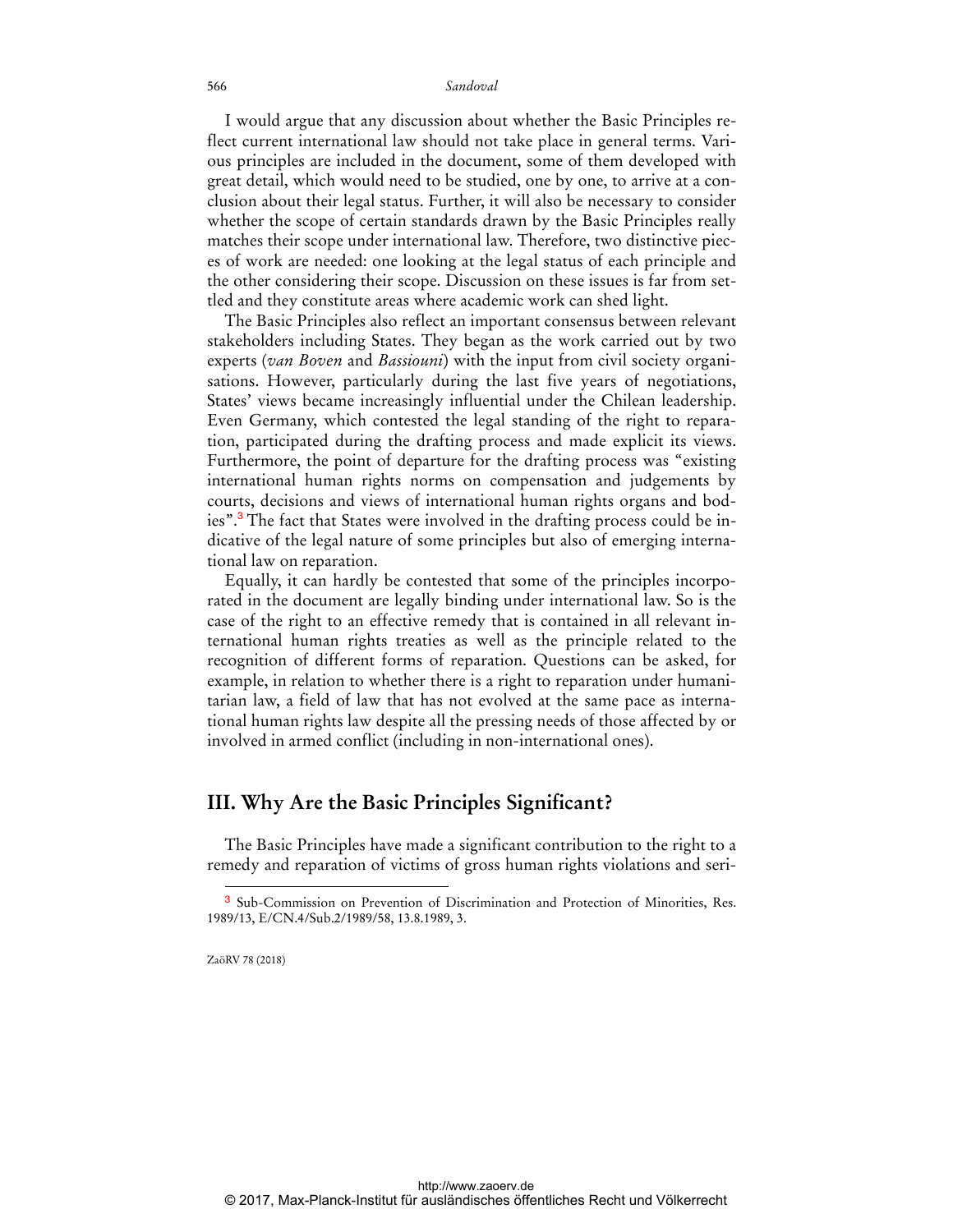ous violations of humanitarian law even if their binding nature can be disputed. Let me offer some reasons. First, they marked the culmination of an important stage in the evolution of the right to reparation as they served as the catalyst that brought together the views of victims, civil society, the United Nations (UN), regional organisations and States that were being expressed in different places: from countries undergoing transitions to international tribunals dealing with international crimes or with human rights violations. They brought that momentum together into one single document.

Second, they put together a comprehensive understanding of the right to a remedy and reparation by distinguishing the procedural (remedy part) and substantive (forms of reparation) dimensions they involve. This simple distinction has provided important tools for stakeholders to advocate more coherently for these rights in front of States and other relevant bodies.

Third, the Basic Principles have also helped to understand who can claim to be a victim, as well as to understand that while human rights law might be a branch of public international law, the nature of the harm suffered by victims requires the recognition of forms of reparation that are not adequate to redress States for breaches of international obligations as is the case of rehabilitation.

Fourth, the Basic Principles have triggered behaviour according to their standards – even if their binding nature can be disputed. They have generated new behaviour on remedy and reparation, including State behaviour that has triggered norm creation at the domestic or international level as well as greater awareness about these rights beyond those directly affected by the violations. Consider for example its impact in the incorporation of the right to reparation in Art. 26 of the UN Convention for the Protection of All Persons from Enforced Disappearances (2006), or during the discussions at the International Criminal Court of the principles on reparation in the *Lubanga* Case.<sup>4</sup> Also, the Basic Principles have helped treaty-monitoring bodies to engage with reparation as part of their mandates as illustrated by the Committee against Torture and its General Comment on reparation and rehabilitation.<sup>5</sup> The impact of the Basic Principles has also been felt in various countries and across State institutions – take a look for example at various countries around the world undergoing processes of transi-

 $\overline{a}$ 

ZaöRV 78 (2018)

<sup>4</sup> See for example, ICC, Trial Chamber I, *Situation in the Democratic Republic of the Congo, in the case of The Prosecutor v. Thomas Lubanga Dyilo*, ICC-01/04-01/06, 7.8.2012, paras. 21, 27, 85, 185.

<sup>5</sup> The only footnote in General Comment 3 is the one to the Basic Principles. Committee against Torture, General Comment N. 3, Implementation of Article 14 by States parties, CAT/C/GC/3, 19.11.2012.